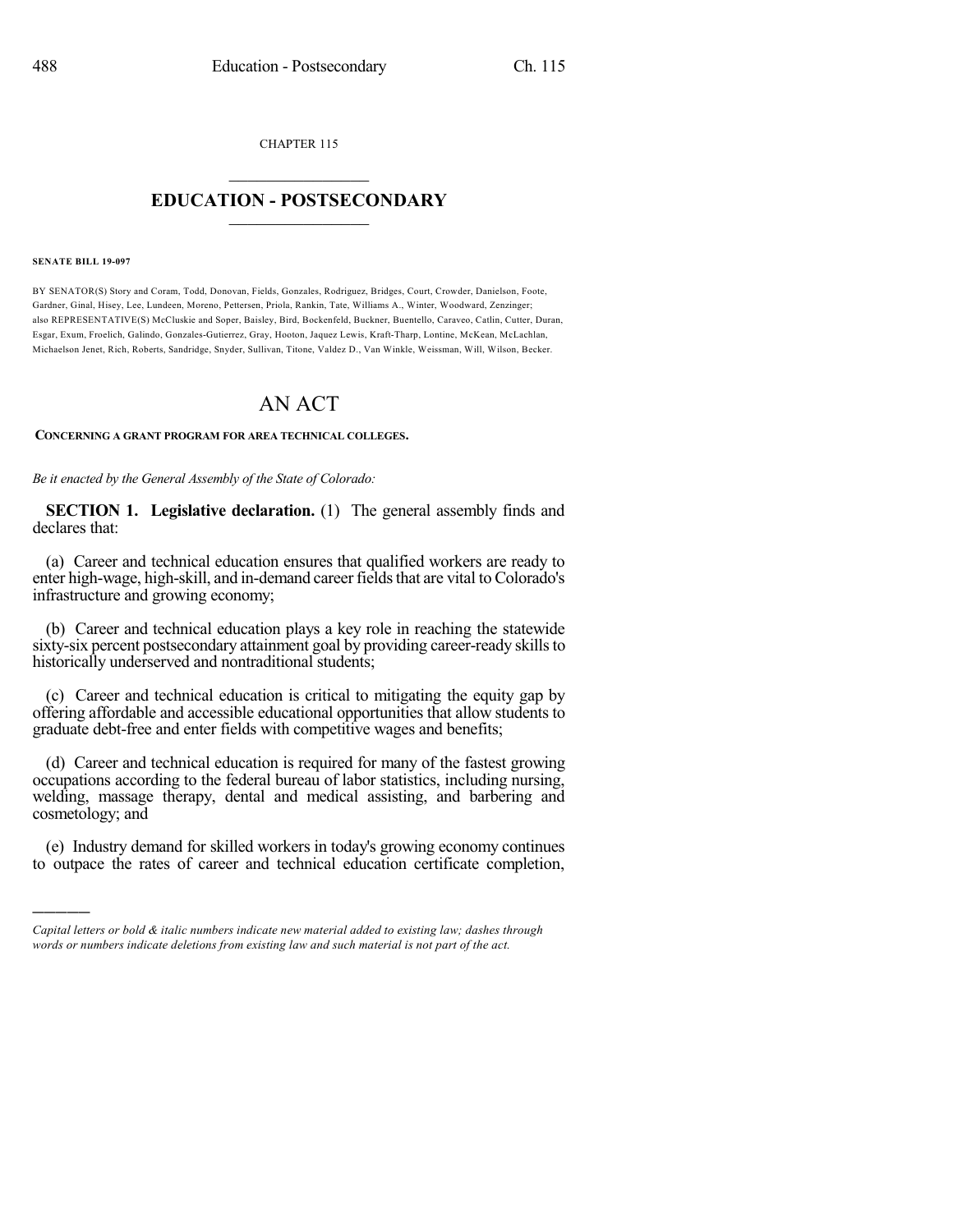particularly in the construction and health care fields.

(2) Therefore, it isthe intent of the general assembly to establish a grant program for the area technical colleges to provide accessible, high-quality, and current career and technical education programs.

**SECTION 2.** In Colorado Revised Statutes, **add** 23-71-304 as follows:

**23-71-304. Area technical college grant program - established - report definitions - repeal.** (1) AS USED IN THIS SECTION, UNLESS THE CONTEXT OTHERWISE REQUIRES:

(a) "AREA TECHNICAL COLLEGE"HAS THE SAME MEANING AS DEFINED IN SECTION 23-60-103 (1).

(b) "COMMISSION" MEANS THE COLORADO COMMISSION ON HIGHER EDUCATION ESTABLISHED PURSUANT TO SECTION 23-1-102.

(c) "DEPARTMENT" MEANS THE DEPARTMENT OF HIGHER EDUCATION CREATED PURSUANT TO SECTION 24-1-114.

(d) "GRANT PROGRAM" MEANS THE AREA TECHNICAL COLLEGE GRANT PROGRAM ESTABLISHED PURSUANT TO SUBSECTION (2) OF THIS SECTION.

(2) THERE IS ESTABLISHED IN THE DEPARTMENT THE AREA TECHNICAL COLLEGE GRANT PROGRAM TO PROVIDE UP TO FOUR MILLION DOLLARS EACH FISCAL YEAR IN GRANTS TO AREA TECHNICAL COLLEGES FOR IDENTIFIED CAPITAL CONSTRUCTION AND EQUIPMENT PURPOSES IN ADDITION TO THE DIRECT GRANTS RECEIVED PURSUANT TO SECTION 23-18-304 (2)(a). ON OR BEFORE JULY 15, 2019, AND ON OR BEFORE EACH JULY 15 THEREAFTER, AN AREA TECHNICAL COLLEGE MAY SUBMIT A GRANT APPLICATION DEVELOPED PURSUANT TO SUBSECTION (3) OF THIS SECTION TO THE DEPARTMENT. IF MORE THAN ONE GRANT APPLICATION IS SUBMITTED DURING ANY YEAR, ON OR BEFORE JULY 30, THE AREA TECHNICAL COLLEGES SHALL JOINTLY SUBMIT TO THE DEPARTMENT A LIST OF THE GRANTS IN PRIORITIZED ORDER. THE DEPARTMENT SHALL REVIEW THE APPLICATION AND RECOMMEND TO THE COMMISSION WHETHER TO INCLUDE MONEY FOR THE GRANT IN ITS BUDGET REQUEST PURSUANT TO SECTION 23-18-304(2) FOR THE FOLLOWING STATE FISCAL YEAR.THE COMMISSION SHALL DETERMINE WHETHER TO INCLUDE MONEY FOR THE GRANT IN THE BUDGET REQUEST, AND, IF THE COMMISSION INCLUDES MORE THAN ONE GRANT IN ITS REQUEST, THE COMMISSION SHALL PRIORITIZE THE REQUESTS. IF THE DEPARTMENT RECEIVES MONEY FOR THE GRANT,THE DEPARTMENT SHALL TRANSMIT THE FULL AMOUNT OF THE GRANT TO THE AREA TECHNICAL COLLEGE.

(3) THE DEPARTMENT SHALL DEVELOP A FORM FOR THE GRANT APPLICATION THAT MUST INCLUDE:

(a) IDENTIFICATION OF HOW THE GRANT MONEY WILL BE SPENT;

(b) SPECIFICATION OF HOW THE GRANT MONEY WILL BENEFIT STUDENTS AND ANY PROGRAM AT THE SCHOOL; AND